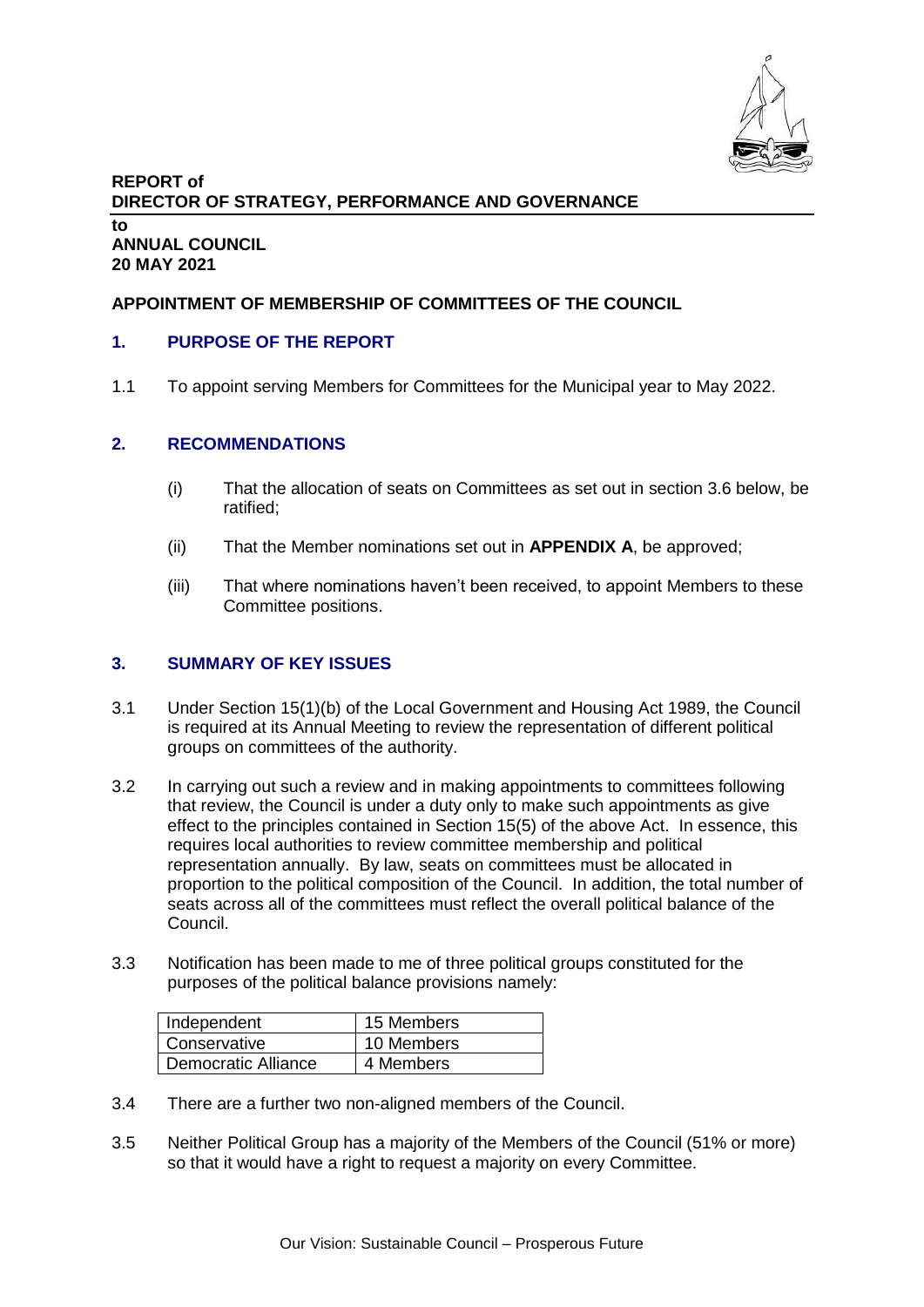3.6 The Council is asked to ratify the allocation of seats on Committees in the following manner:

|                   |    |   |                                                 |           | Non                  |             |             |
|-------------------|----|---|-------------------------------------------------|-----------|----------------------|-------------|-------------|
|                   |    |   |                                                 | Democrati | aligned              | Non aligned | Non aligned |
|                   |    |   | Total seats Independent Conservative c Alliance |           | Member 1             | Member 1    | combined    |
| Governance and    |    |   |                                                 |           |                      |             |             |
| Audit             | 10 |   | 3                                               |           | 0.32                 | 0.32        | 1           |
| Strategy and      |    |   |                                                 |           |                      |             |             |
| Resources         | 11 |   |                                                 |           | 0.35                 | 0.35        |             |
| Licensing         | 10 | 5 | 3                                               |           | 0.32                 | 0.32        |             |
| Overview and      |    |   |                                                 |           | Alliance for overall |             |             |
| Scrutiny          | 10 |   |                                                 |           | 2 balance            |             | 0           |
| Joint Standards   | 8  |   |                                                 |           | 0.32                 | 0.32        |             |
| Investigating and |    |   |                                                 |           |                      |             |             |
| Disciplinary      | 5  |   |                                                 |           | 0.16                 | 0.16        | 0           |
|                   |    |   |                                                 |           |                      |             |             |

| Investigating and  |    |  |                                                                                                                                                                                                                                                                                                                                |      |  |  |
|--------------------|----|--|--------------------------------------------------------------------------------------------------------------------------------------------------------------------------------------------------------------------------------------------------------------------------------------------------------------------------------|------|--|--|
| Disciplinary Panel | 10 |  | 0.32                                                                                                                                                                                                                                                                                                                           | N 32 |  |  |
| Appointments Board |    |  | * Committee Membership - Leader of the Council (or Deputy),<br>Opposition Leader (or Deputy), Chairmen (or Vice-Chairmen)<br>of the Strategy and Resources and the Performance,<br>Governance and Audit Committees, plus two other named<br>Members appointed by the Council (political balance<br>$1$ provisions shall apply) |      |  |  |

- 3.6.1 In applying the overall percentage of the three Groups to total seat allocation, the Democratic Alliance Group were initially underrepresented by one seat. A seat from a ten-seat Committee additionally needs to be allocated to the Group to apply to the political balance principles set out in Section 15 of the Local Government and Housing Act 1989, and this is put forward as the Overview and Scrutiny Committee, as identified in the table.
- 3.7 As agreed by the Council on 6 August 2020 (Minute No. 1128 refers), Members of the Performance, Governance & Audit and Strategy & Resources Committees are unable to serve on the Overview and Scrutiny Committee.
- 3.7.1 In line with guidance from the Joint Secretaries, Members cannot sit on both the Investigating and Disciplinary Committee and the Investigating and Disciplinary Panel.

### 3.8 **Joint Standards Committee**

3.8.1 Two Parish Councillors sit on the Committee (to be appointed following receipt of nominations from the Essex Association of Local Councils (EALC)). A second nomination has been sought from EALC but has not been forthcoming. The first representative is Councillor Peter stilts.

### 3.9 **Investigating and Disciplinary Panel**

3.9.1 In addition to the Committees of the Council referred to in Procedure Rule 17, the Council is required to establish an Investigating and Disciplinary Panel (see Procedure Rule 16(11)(a)) to which Members are appointed and the political balance provisions apply. This is distinct from the Investigating and Disciplinary Committee in terms of both purpose and membership and has therefore been included in the list. The Terms of Reference for this Panel provide for a minimum of five Members of which three shall be Councillors who have not served on the initial investigation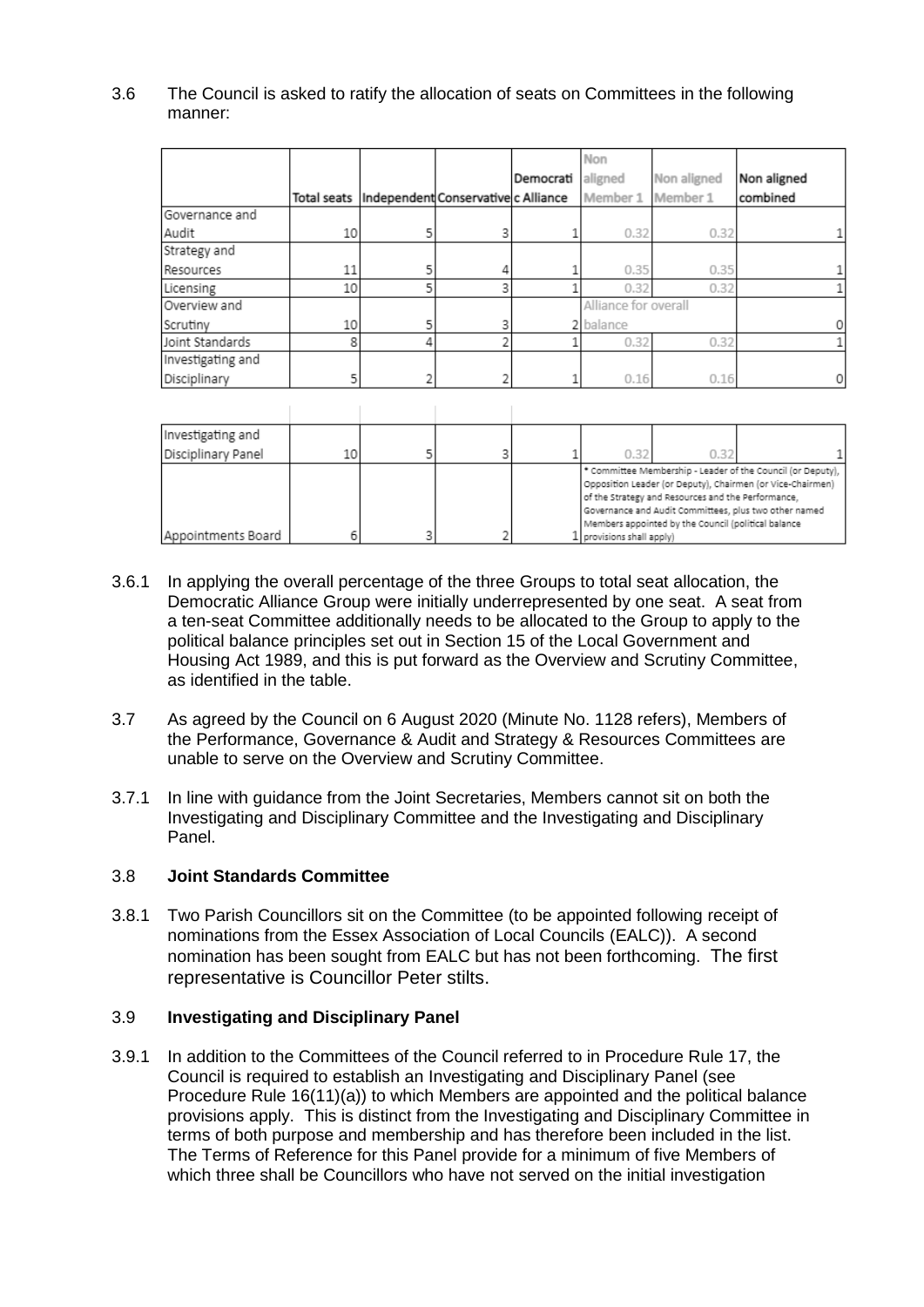carried out by the Investigating and Disciplinary Committee and two or three Independent Persons appointed by the Council to assist the Joint Standards Committee under the Localism Act 2011.

3.9.2 The report seeks to appoint a pool of ten members that can be called upon for meetings.

# 3.10 **Appointments Board**

- 3.10.1 The Council is also required to appoint Members to serve on the Appointments Board. The Council and Committee Procedure Rule 17(8) provides for the constitution of this Board, to be made up of:
	- Leader of the Council (or Deputy),
	- Opposition Leader (or Deputy),
	- Chairmen (or Vice-Chairmen) of the Strategy & Resources and the Performance, Governance & Audit Committees,
	- Plus two other named Members appointed by the Council (political balance provisions shall apply).

### 3.11 **Area Planning Committees**

- 3.11.1 In accordance with the Local Government (Committees and Political Groups) Regulations 1990 Part IV, Paragraph 16(a), the membership of the Area Committees is confirmed in the attached **APPENDIX A**.
- 3.11.2 Committee Chairman training will take place in two repeated sessions via Microsoft Teams at 11am on Tuesday 25 May and 1.30pm on Wednesday 26. May 2021.

# **4. CONCLUSION**

4.1 The Committee seat allocation and member nominations are provided for member review, and nominations sought for the non-aligned Council appointed vacancies.

# **5. IMPACT ON STRATEGIC THEMES**

5.1 The Committee structure underpins the Performance and Efficiency Corporate Goal.

# **6. IMPLICATIONS**

- (i) **Impact on Customers** Not applicable (N/A).
- (ii) **Impact on Equalities** N/A.
- (iii) **Impact on Risk** N/A.
- (iv) **Impact on Resources (financial)** Specific committees have an impact on this area.
- (v) **Impact on Resources (human)** N/A.